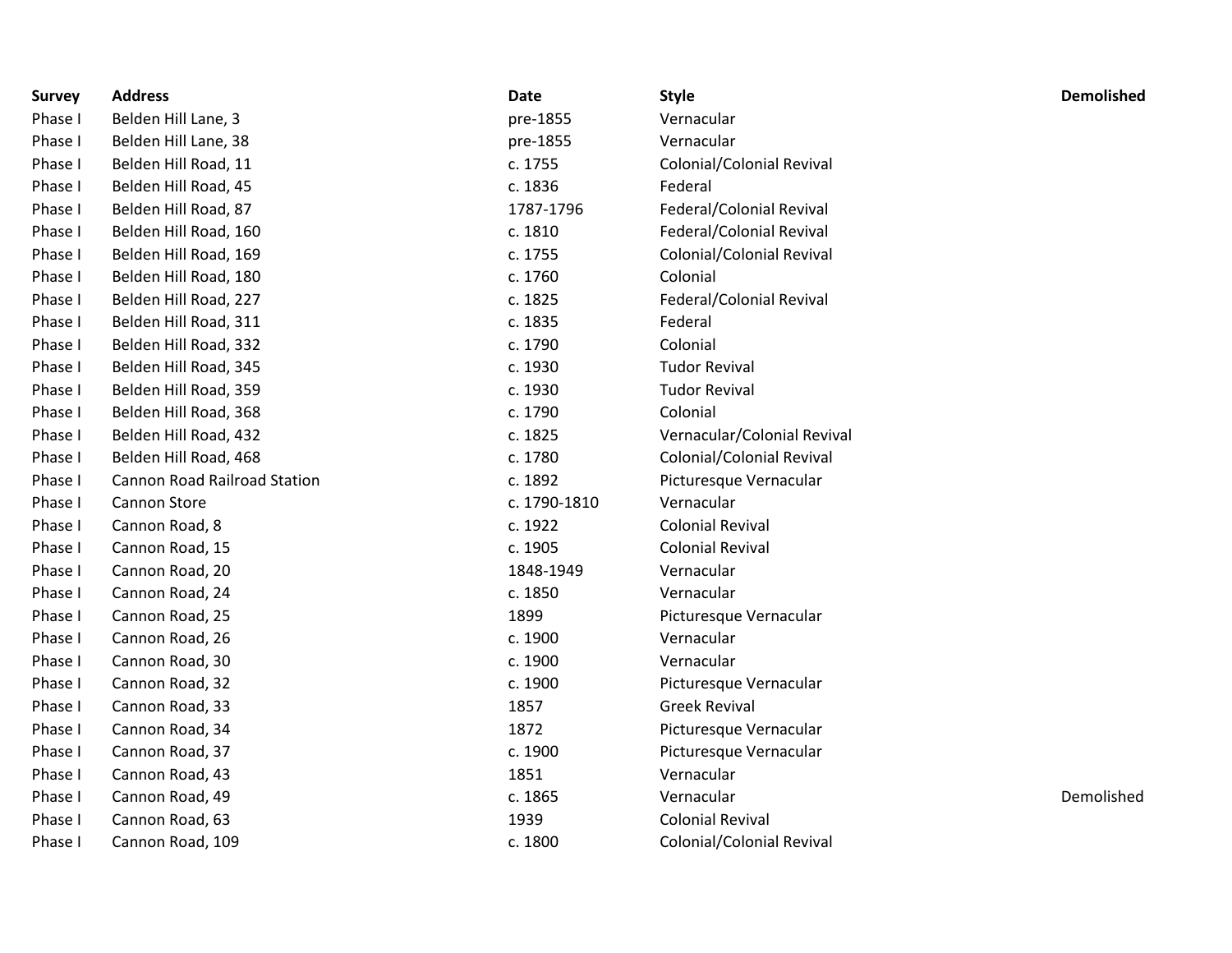| Phase I | Cannon Road, 175        | c. 1927      | <b>Colonial Revival</b>               |            |
|---------|-------------------------|--------------|---------------------------------------|------------|
| Phase I | Cannon Road, 226        | c. 1731      | Colonial/Colonial Revival             |            |
| Phase I | Cannon Road, 270        | c. 1825      | Federal/Colonial Revival              |            |
| Phase I | Cannon Road, 320        | c. 1870      | Vernacular                            |            |
| Phase I | Catalpa Road, 32        | 1909         | Eclectic                              |            |
| Phase I | Cedar Road, 35          | c. 1850      | Vernacular                            |            |
| Phase I | Cedar Road, 139         | c. 1830      | Federal                               |            |
| Phase I | Cheesespring Road, 46   | 1910         | Arts and Crafts                       |            |
| Phase I | Cherry Lane, 120        | c. 1890      | Queen Anne                            |            |
| Phase I | Chestnut Hill Road, 2   | c. 1875      | Queen Anne                            |            |
| Phase I | Chestnut Hill Road, 36  | 1940         | <b>Colonial Revival</b>               |            |
| Phase I | Chestnut Hill Road, 46  | c. 1822      | Cape                                  |            |
| Phase I | Chestnut Hill Road, 61  | c. 1830      | Federal                               |            |
| Phase I | Chestnut Hill Road, 80  | c. 1930      | <b>Tudor Revival</b>                  |            |
| Phase I | Chestnut Hill Road, 89  | c. 1920-1930 | <b>Colonial Revival</b>               |            |
| Phase I | Chestnut Hill Road, 120 | c. 1831      | Federal/Colonial Revival              |            |
| Phase I | Chestnut Hill Road, 156 | c. 1930      | Federal/Colonial Revival              |            |
| Phase I | Chestnut Hill Road, 250 | c. 1910      | <b>Colonial Revival</b>               |            |
| Phase I | Chestnut Hill Road, 294 | c. 1830      | <b>Greek Revival/Colonial Revival</b> |            |
| Phase I | Church Street, 1        | c. 1860      | Italianate                            |            |
| Phase I | Church Street, 3        | c. 1890-1900 | Picturesque Vernacular                |            |
| Phase I | Church Street, 23       | c. 1915      | Vernacular                            |            |
| Phase I | Church Street, 33       | c. 1875      | Vernacular                            |            |
| Phase I | Church Street, 37       | c. 1839      | <b>Greek Revival</b>                  |            |
| Phase I | Church Street, 49       | c. 1870      | Italianate                            |            |
| Phase I | Collinswood Road, 1     | c. 1830      | Federal                               |            |
| Phase I | Danbury Road, 23        | Unknown      | Vernacular                            |            |
| Phase I | Danbury Road, 36        | c. 1866      | <b>Greek Revival</b>                  | Demolished |
| Phase I | Danbury Road, 39        | c. 1900      | Vernacular                            |            |
| Phase I | Danbury Road, 51        | c. 1920      | <b>Bungalow</b>                       |            |
| Phase I | Danbury Road, 78        | 1932-1956    | Moderne/Colonial Revival              |            |
| Phase I | Danbury Road, 89        | c. 1870      | Vernacular                            |            |
| Phase I | Danbury Road, 116       | c. 1895      | <b>Colonial Revival</b>               | Demolished |
| Phase I | Danbury Road, 146       | 1852, 1978   | <b>Carpenter Gothic</b>               |            |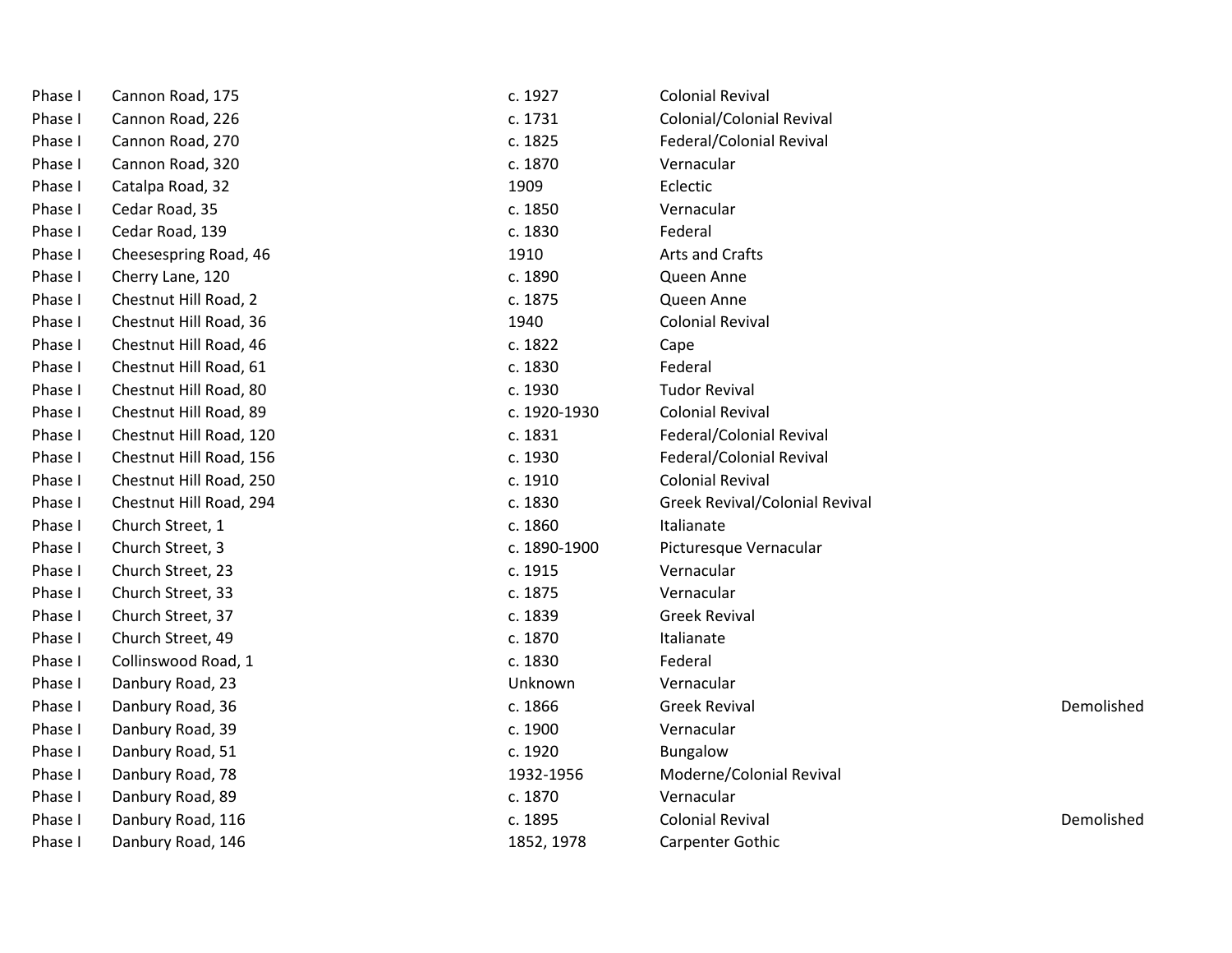| Phase I | Danbury Road, 150                 | c. 1889            | Vernacular                        |            |
|---------|-----------------------------------|--------------------|-----------------------------------|------------|
| Phase I | Danbury Road, 150 (Kent School)   | 1843               | <b>Greek Revival</b>              |            |
| Phase I | Danbury Road, 150 (Lambert House) | Early 18th Century | Colonial/Federal/Colonial Revival |            |
| Phase I | Danbury Road, 196                 | c. 1840            | Vernacular                        |            |
| Phase I | Danbury Road, 198                 | c. 1835            | <b>Greek Revival</b>              |            |
| Phase I | Danbury Road, 209                 | 1921               | Vernacular                        |            |
| Phase I | Danbury Road, 213                 | c. 1875            | Picturesque Vernacular            |            |
| Phase I | Danbury Road, 218                 | c. 1880            | Picturesque Vernacular            |            |
| Phase I | Danbury Road, 224                 | c. 1785            | Colonial/Colonial Revival         |            |
| Phase I | Danbury Road, 225                 | c. 1841            | <b>Greek Revival</b>              |            |
| Phase I | Danbury Road, 232                 | c. 1850            | Vernacular                        |            |
| Phase I | Danbury Road, 237                 | c. 1877            | Italianate                        |            |
| Phase I | Danbury Road, 250                 | c. 1792            | Vernacular                        |            |
| Phase I | Danbury Road, 254                 | 1859               | <b>Gothic Revival</b>             |            |
| Phase I | Danbury Road, 259                 | 1925               | <b>Colonial Revival</b>           | Demolished |
| Phase I | Danbury Road, 261                 | 1927               | Bungalow                          |            |
| Phase I | Danbury Road, 300                 | 1791               | <b>Greek Revival</b>              |            |
| Phase I | Danbury Road, 354                 | 1832               | <b>Colonial Revival</b>           |            |
| Phase I | Danbury Road, 385                 | c. 1923            | <b>Colonial Revival</b>           | Demolished |
| Phase I | Danbury Road, 387                 | c. 1865            | Italianate                        |            |
| Phase I | Danbury Road, 400                 | 1926               | <b>Colonial Revival</b>           |            |
| Phase I | Danbury Road, 415                 | 1775               | Cape                              |            |
| Phase I | Danbury Road, 426                 | 1907               | <b>Colonial Revival</b>           |            |
| Phase I | Danbury Road, 436                 | c. 1835            | <b>Greek Revival</b>              |            |
| Phase I | Danbury Road, 440                 | c. 1922            | <b>Colonial Revival</b>           |            |
| Phase I | Danbury Road, 444                 | c. 1810            | Federal                           |            |
| Phase I | Danbury Road, 454                 | c. 1848            | Vernacular                        | Demolished |
| Phase I | Danbury Road, 462                 | c. 1840            | <b>Greek Revival</b>              |            |
| Phase I | Danbury Road, 470                 | c. 1844            | <b>Greek Revival</b>              |            |
| Phase I | Danbury Road, 475                 | c. 1909            | <b>Colonial Revival</b>           |            |
| Phase I | Danbury Road, 481                 | c. 1837            | Vernacular                        |            |
| Phase I | Danbury Road, 487                 | c. 1830            | <b>Greek Revival</b>              |            |
| Phase I | Danbury Road, 490                 | c. 1790            | Vernacular                        |            |
| Phase I | Danbury Road, 493                 | c. 1800            | <b>Greek Revival</b>              |            |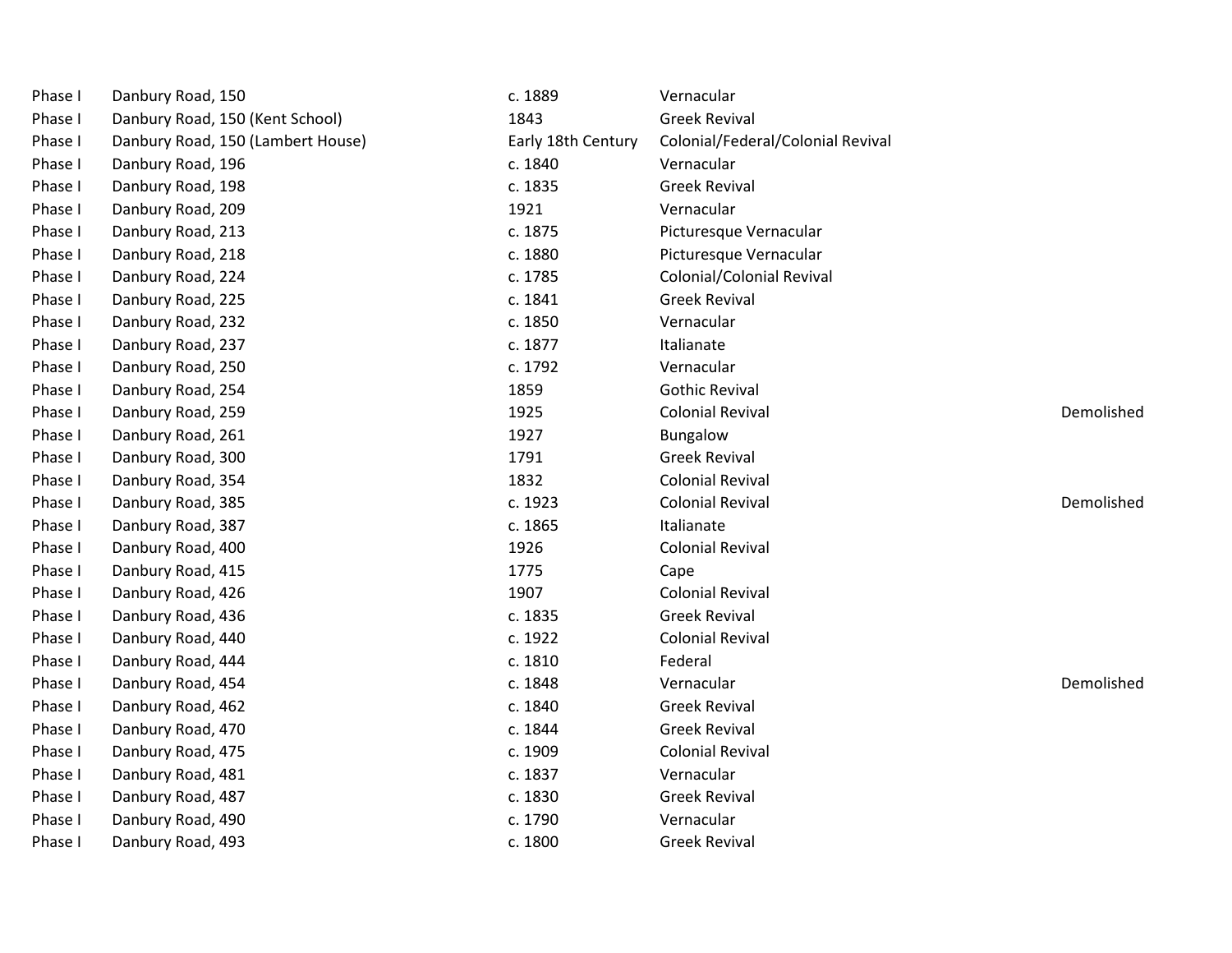| Phase I | Danbury Road, 496     | c. 1845            | <b>Greek Revival</b>                    |            |
|---------|-----------------------|--------------------|-----------------------------------------|------------|
| Phase I | Danbury Road, 503     | c. 1840            | Picturesque Vernacular                  |            |
| Phase I | Danbury Road, 516     | c. 1790            | Cape/Colonial Revival                   |            |
| Phase I | Danbury Road, 523     | c. 1820            | Eclectic                                |            |
| Phase I | Danbury Road, 526     | c. 1843            | Vernacular                              |            |
| Phase I | Danbury Road, 530     | c. 1775            | Colonial/Colonial Revival               |            |
| Phase I | Danbury Road, 532     | c. 1890            | Vernacular                              |            |
| Phase I | Danbury Road, 539     | c. 1790            | Colonial/Colonial Revival               |            |
| Phase I | Danbury Road, 713-719 | c. 1935            | Vernacular                              |            |
| Phase I | Danbury Road, 909     | Early 19th Century | Vernacular                              |            |
| Phase I | Danbury Road, 919     | 1880               | Vernacular                              | Demolished |
| Phase I | Danbury Road, 923     | c. 1890            | Vernacular                              | Demolished |
| Phase I | Danbury Road, 951     | c. 1930            | Rustic                                  |            |
| Phase I | Danbury Road, 963     | 1916               | <b>Colonial Revival</b>                 |            |
| Phase I | Danbury Road, 973     | 1820               | Cape                                    |            |
| Phase I | DeForest Road, 2      | 1820               | Vernacular                              |            |
| Phase I | DeForest Road, 156    | pre 1840           | Colonial                                |            |
| Phase I | Downe Lane, 6         | c. 1931            | <b>Colonial Revival</b>                 |            |
| Phase I | Drum Hill Road, 3     | 1885               | <b>Colonial Revival</b>                 |            |
| Phase I | Drum Hill Road, 42    | 1927               | <b>Colonial Revival</b>                 |            |
| Phase I | Drum Hill Road, 88    | 1800               | Federal/Colonial Revival                |            |
| Phase I | Drum Hill Road, 127   | c. 1875            | Picturesque Vernacular                  |            |
| Phase I | Drum Hill Road, 165   | c. 1770            | Colonial/Picturesque Vernacular         |            |
| Phase I | Drum Hill Road, 212   | c. 1865            | <b>Colonial Revival</b>                 |            |
| Phase I | Dudley Road, 1        | c. 1820            | Cape                                    |            |
| Phase I | Dudley Road, 115      | c. 1890            | Picturesque Vernacular/Colonial Revival |            |
| Phase I | Dudley Road, 149      | c. 1790            | Colonial/Picturesque Vernacular         |            |
| Phase I | Fullin Lane, 10       | c. 1800-1820       | Federal                                 |            |
| Phase I | Grumman Hill Road, 1  | c. 1840            | Vernacular                              |            |
| Phase I | Grumman Hill Road, 83 | c. 1840            | <b>Greek Revival</b>                    |            |
| Phase I | Honey Hill Road, 40   | 1901               | Vernacular                              |            |
| Phase I | Honey Hill Road, 75   | pre 1855           | <b>Colonial Revival</b>                 |            |
| Phase I | Honey Hill Road, 94   | 1800               | Colonial/Colonial Revival               |            |
| Phase I | Hurlbutt Street, 115  | c. 1885            | Vernacular                              |            |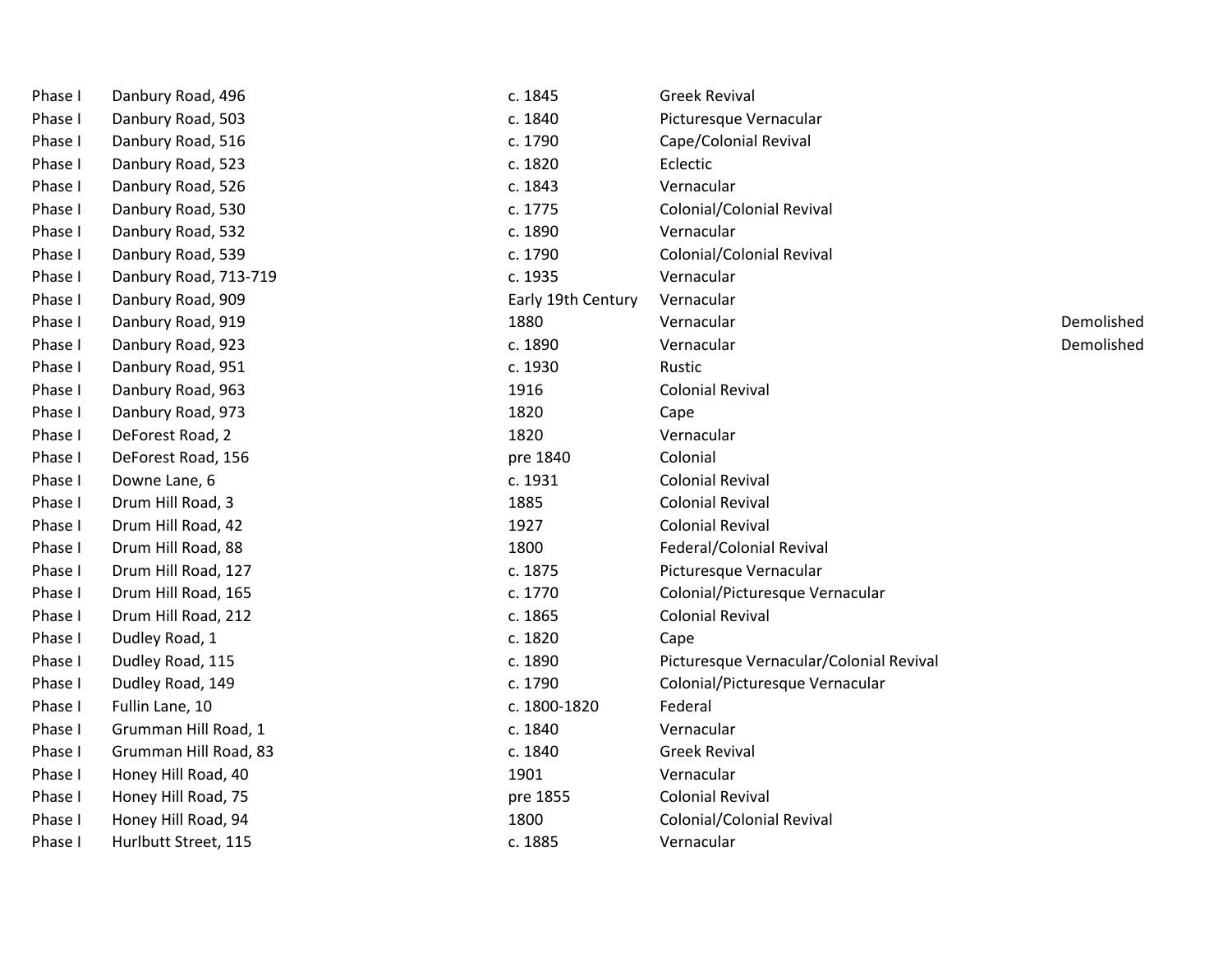| Phase I | Hurlbutt Street, 123 | 1877               | Picturesque Vernacular                           |            |
|---------|----------------------|--------------------|--------------------------------------------------|------------|
| Phase I | Hurlbutt Street, 126 | 1810               | Federal                                          |            |
| Phase I | Hurlbutt Street, 132 | 1890               | Vernacular                                       |            |
| Phase I | Hurlbutt Street, 138 | 1820               | Federal                                          |            |
| Phase I | Hurlbutt Street, 142 | Early 19th Century | Cape                                             | Demolished |
| Phase I | Hurlbutt Street, 152 | c. 1840            | Greek Revival/Picturesque Vernacular             |            |
| Phase I | Hurlbutt Street, 157 | c. 1834            | Vernacular                                       |            |
| Phase I | Hurlbutt Street, 158 | 1924               | <b>Colonial Revival</b>                          |            |
| Phase I | Hurlbutt Street, 175 | c. 1840            | <b>Greek Revival</b>                             |            |
| Phase I | Hurlbutt Street, 187 | 19th Century       | Vernacular                                       |            |
| Phase I | Hurlbutt Street, 190 | c. 1780            | Colonial                                         |            |
| Phase I | Hurlbutt Street, 211 | Late 18th Century  | <b>Colonial Revival</b>                          | Demolished |
| Phase I | Hurlbutt Street, 245 | c. 1835            | Vernacular                                       |            |
| Phase I | Hurlbutt Street, 257 | 1805               | Colonial/Picturesque Vernacular                  |            |
| Phase I | Hurlbutt Street, 275 | 1799               | Colonial/Picturesque Vernacular                  |            |
| Phase I | Hurlbutt Street, 379 | 1940               | <b>Colonial Revival</b>                          |            |
| Phase I | Hurlbutt Street, 434 | 1780               | Colonial Picturesque Vernacular/Colonial Revival |            |
| Phase I | Hurlbutt Street, 90  | 1928               | <b>Colonial Revival</b>                          |            |
| Phase I | Lovers Lane, 10      | 1820               | Vernacular                                       |            |
| Phase I | Lovers Lane, 15      | 1871               | Vernacular                                       |            |
| Phase I | Lovers Lane, 19      | 1750               | Federal                                          |            |
| Phase I | Lovers Lane, 26      | 1870               | Colonial/Picturesque Vernacular                  |            |
| Phase I | Lovers Lane, 33      | Pre 1867           | Vernacular                                       |            |
| Phase I | Millstone Road, 3    | c. 1820            | Vernacular Cape                                  |            |
| Phase I | Millstone Road, 24   | 1870               | Vernacular                                       |            |
| Phase I | Millstone Road, 52   | 1932               | Eclectic                                         |            |
| Phase I | Millstone Road, 121  | 1800               | <b>Greek Revival/Colonial Revival</b>            |            |
| Phase I | Millstone Road, 131  | Late 18th Century  | Colonial                                         |            |
| Phase I | Millstone Road, 154  | c. 1920            | <b>Colonial Revival</b>                          |            |
| Phase I | Millstone Road, 208  | c. 1912            | <b>Colonial Revival</b>                          |            |
| Phase I | Millstone Road, 221  | 1963               | Contemporary                                     |            |
| Phase I | Millstone Road, 296  | c. 1770            | Colonial                                         |            |
| Phase I | New Canaad Road, 12  | c. 1800            | Cape/Greek Revival                               |            |
| Phase I | New Street, 5 and 9  | 1913               | Vernacular                                       |            |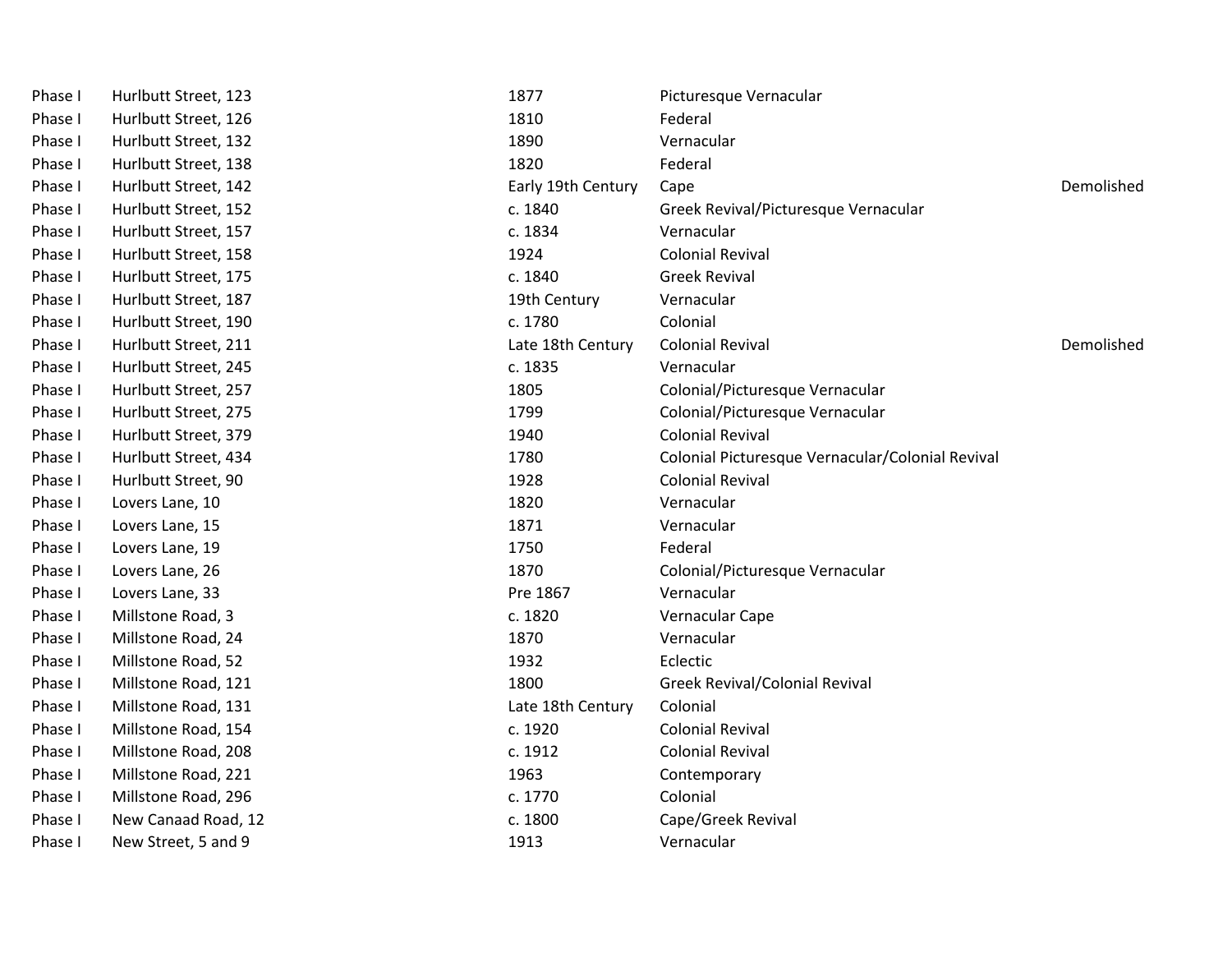| Phase I | New Street, 34            | 1925               | <b>Colonial Revival</b>               |            |
|---------|---------------------------|--------------------|---------------------------------------|------------|
| Phase I | New Street, 49            | 1915               | Eclectic                              |            |
| Phase I | Newtown Turnpike, 340     | c. 1910            | Vernacular                            |            |
| Phase I | Newtown Turnpike, 341     | c. 1842            | <b>Greek Revival/Colonial Revival</b> |            |
| Phase I | Newtown Turnpike, 457     | c. 1880            | <b>Colonial Revival</b>               |            |
| Phase I | Nod Hill Road, 15         | c. 1850            | Vernacular/Colonial Revival           |            |
| Phase I | Nod Hill Road, 41         | c. 1825            | Vernacular/Colonial Revival           |            |
| Phase I | Nod Hill Road, 61         | c. 1830            | Cape/Colonial Revival                 |            |
| Phase I | Nod Hill Road, 88         | c. 1835            | <b>Greek Revival</b>                  |            |
| Phase I | Nod Hill Road, 141        | c. 1815            | Vernacular                            |            |
| Phase I | Nod Hill Road, 200        | c. 1812            | <b>Colonial Revival</b>               |            |
| Phase I | Nod Hill Road, 209        | c. 1800            | Federal                               |            |
| Phase I | Nod Hill Road, 289        | c. 1790            | Cape                                  |            |
| Phase I | Nod Hill Road, 314        | c. 1770            | Federal/Colonial Revival              |            |
| Phase I | Nod Hill Road, 407        | 1876               | <b>Colonial Revival</b>               |            |
| Phase I | Nod Hill Road, 430        | c. 1810            | Federal/Colonial Revival              |            |
| Phase I | Nod Hill Road, 464        | Early 19th Century | <b>Colonial Revival</b>               |            |
| Phase I | Nod Hill Road, 518        | c. 1795            | Vernacular/Colonial Revival           |            |
| Phase I | Nod Hill Road, 523        | c. 1875            | Vernacular                            |            |
| Phase I | Nod Hill Road, 573        | c. 1800            | <b>Colonial Revival</b>               |            |
| Phase I | Nod Hill Road, 610        | c. 1820            | Federal                               |            |
| Phase I | Nod Hill Road, 634        | c. 1903            | Eclectic                              |            |
| Phase I | Nod Hill Road, 651        | c. 1943            | <b>Colonial Revival</b>               |            |
| Phase I | Nod Hill Road, 668        | c. 1880            | <b>Colonial Revival</b>               |            |
| Phase I | Nod Hill Road, 692        | c. 1840            | Cape                                  |            |
| Phase I | Old Belden Hill Road, 69  | c. 1885            | Vernacular                            |            |
| Phase I | Old Belden Hill Road, 71  | 1875               | Picturesque Vernacular                |            |
| Phase I | Old Belden Hill Road, 105 | c. 1800            | Cape/Colonial Revival                 | Demolished |
| Phase I | Old Boston Road, 3        | c. 1790            | Colonial/Vernacular                   |            |
| Phase I | Old Boston Road, 12       | c. 1930            | <b>Colonial Revival</b>               |            |
| Phase I | Old Boston Road, 20       | pre 1855           | Vernacular/Colonial Revival           |            |
| Phase I | Old Boston Road, 67       | c. 1830            | Greek Revival/Picturesque Vernacular  |            |
| Phase I | Old Danbury Road, 15      | c. 1780            | Colonial/Colonial Revival             |            |
| Phase I | Old Danbury Road, 49      | c. 1830            | Federal                               |            |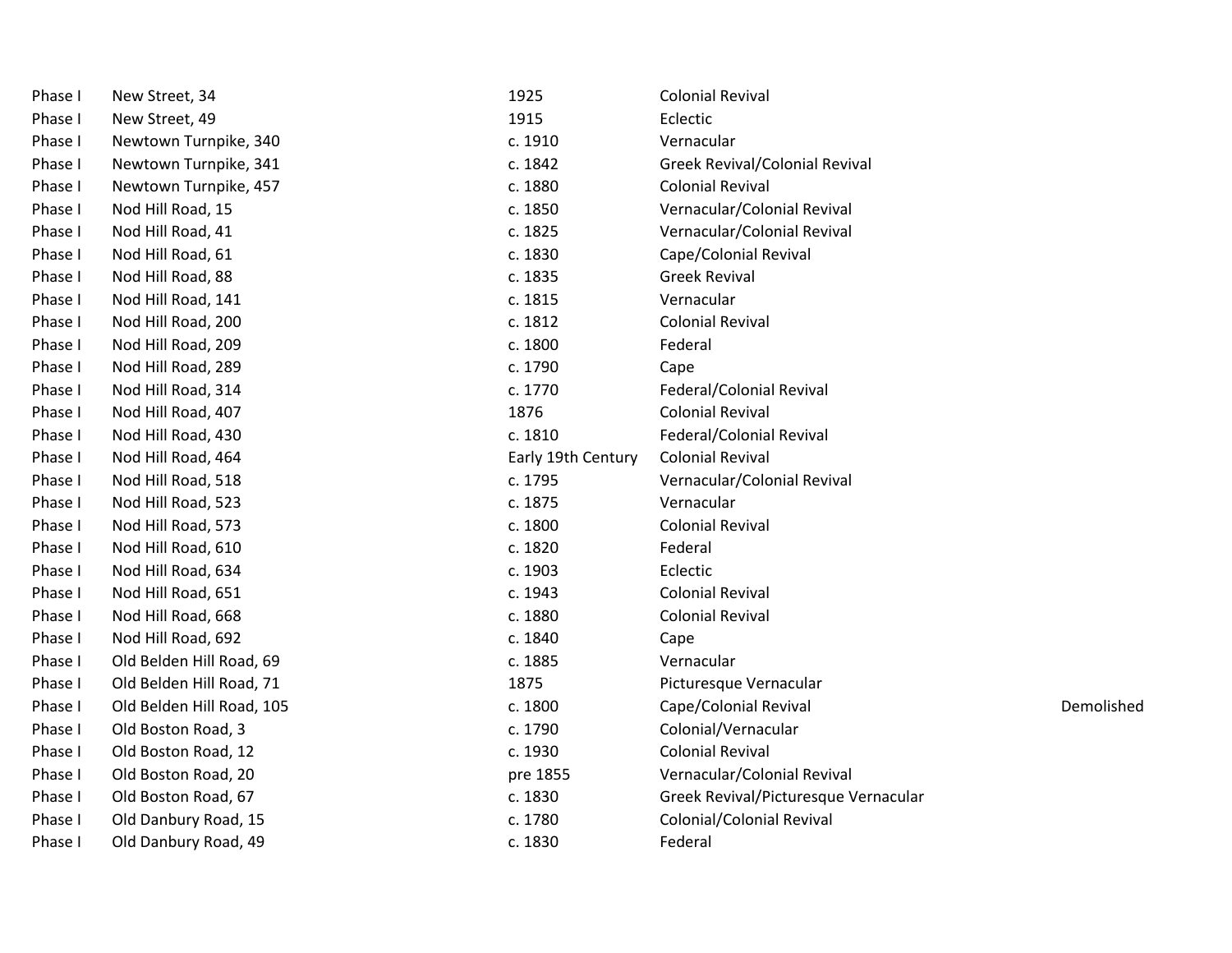| Phase I | Old Mill Road, 11        | c. 1830   | Federal                               |            |
|---------|--------------------------|-----------|---------------------------------------|------------|
| Phase I | Old Ridgefield Road, 15  | c. 1825   | Federal                               |            |
| Phase I | Olmstead Hill Road, 122  | 1968      | Contemporary                          |            |
| Phase I | Olmstead Hill Road, 190  | pre 1823  | Federal/Colonial Revival              |            |
| Phase I | Olmstead Hill Road, 229  | c. 1790   | <b>Colonial Cape</b>                  |            |
| Phase I | Olmstead Hill Road, 295  | 1968      | Contemporary                          |            |
| Phase I | Olmstead Hill Road, 411  | c. 1875   | Picturesque Vernacular                |            |
| Phase I | Olmstead Hill Road, 414  | c. 1880   | Picturesque Vernacular                | Demolished |
| Phase I | Pimpewaug Road, 2        | 1790      | Colonial/Picturesque Vernacular       |            |
| Phase I | Pimpewaug Road, 51       | c. 1830   | Federal                               |            |
| Phase I | Pimpewaug Road, 172      | c. 1915   | Bungalow                              |            |
| Phase I | Pimpewaug Road, 200      | 1910      | Bungalow                              |            |
| Phase I | Pine Ridge Road, 67      | 1912      | <b>Bungalow</b>                       | Demolished |
| Phase I | Pond Road, 4             | 1779      | Vernacular                            |            |
| Phase I | Pond Road, 21            | c. 1825   | Vernacular                            |            |
| Phase I | Portland Avenue, 66-68   | 1925      | <b>Colonial Revival</b>               |            |
| Phase I | Portland Avenue, 86      | c. 1892   | Picturesque Vernacular                | Demolished |
| Phase I | Range Road, 77           | 1840      | <b>Greek Revival</b>                  |            |
| Phase I | Range Road, 183          | c. 1860   | Cape                                  |            |
| Phase I | Raymond Lane, 14         | 1919      | Vernacular                            | Demolished |
| Phase I | Ridgefield Road, 65      | 1832      | Federal                               |            |
| Phase I | Ridgefield Road, 67      | c. 1826   | Federal/Colonial Revival              |            |
| Phase I | Ridgefield Road, 69      | 1828-1832 | Federal                               |            |
| Phase I | Ridgefield Road, 70      | 1790-1844 | <b>Colonial Greek Revival</b>         |            |
| Phase I | Ridgefield Road, 77      | c. 1820   | Federal                               |            |
| Phase I | Ridgefield Road, 80      | c. 1925   | <b>Colonial Revival</b>               |            |
| Phase I | Ridgefield Road, 108     | c. 1791   | Colonial                              |            |
| Phase I | Ridgefield Road, 122,124 | 1880      | <b>Colonial Revival</b>               |            |
| Phase I | Ridgefield Road, 183     | 1866      | Italianate                            | Demolished |
| Phase I | Ridgefield Road, 203     | 1855      | Vernacular                            |            |
| Phase I | Ridgefield Road, 226     | c. 1825   | Federal                               |            |
| Phase I | Ridgefield Road, 242     | 1835      | <b>Greek Revival/Colonial Revival</b> |            |
| Phase I | Ridgefield Road, 274     | 1800-1825 | Federal/Colonial Revival              |            |
| Phase I | Ridgefield Road, 300     | 1830      | Federal/Colonial Revival              |            |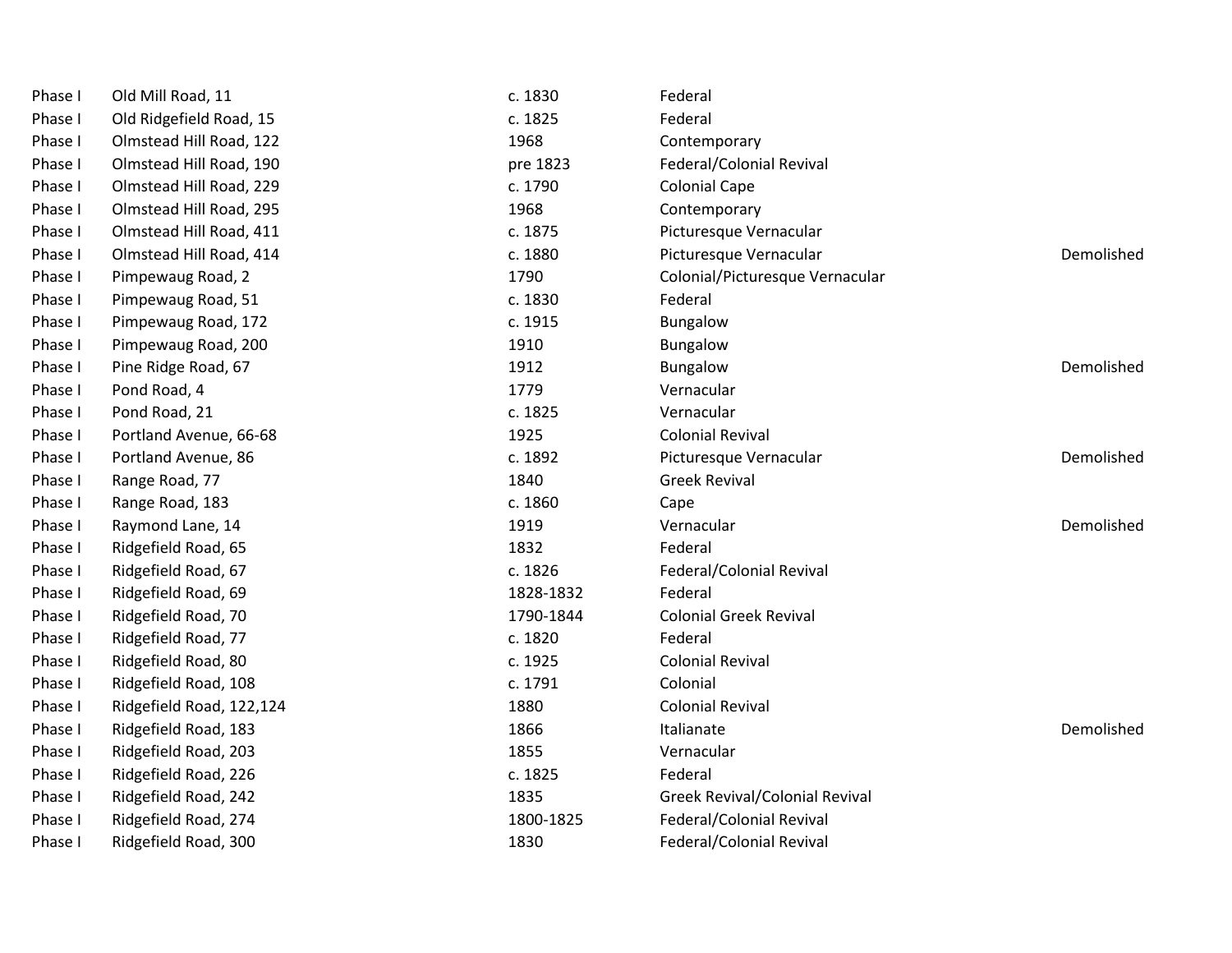| Phase I | Ridgefield Road, 358  | 1825         | Vernacular/Colonial Revival |
|---------|-----------------------|--------------|-----------------------------|
| Phase I | Ridgefield Road, 384  | c. 1790      | <b>Greek Revival</b>        |
| Phase I | Ridgefield Road, 390  | 1870         | <b>Colonial Revival</b>     |
| Phase I | Ridgefield Road, 418  | c. 1850      | Vernacular                  |
| Phase I | Ridgefield Road, 422  | c. 1780      | Colonial                    |
| Phase I | Ridgefield Road, 433  | 1830         | Picturesque Vernacular      |
| Phase I | Ridgefield Road, 485  | 1850         | <b>Colonial Revival</b>     |
| Phase I | Ridgefield Road, 500  | 1860         | <b>Colonial Revival</b>     |
| Phase I | Ridgefield Road, 512  | 1810         | Colonial/Colonial Revival   |
| Phase I | Ridgefield Road, 522  | 1790         | Colonial/Colonial Revival   |
| Phase I | Ridgefield Road, 652  | 1750         | Colonial/Colonial Revival   |
| Phase I | Ridgefield Road, 735  | 1792         | <b>Colonial Revival</b>     |
| Phase I | Ridgefield Road, 742  | 18th Century | <b>Colonial Revival</b>     |
| Phase I | Ridgefield Road, 759  | c. 1830      | Federal/Colonial Revival    |
| Phase I | Ridgefield Road, 760  | 1850         | Eclectic                    |
| Phase I | Ridgefield Road, 764  | 1843         | Federal                     |
| Phase I | Ridgefield Road, 766  | 1922         | <b>Colonial Revival</b>     |
| Phase I | Ridgefield Road, 782  | 1840         | Federal/Vernacular          |
| Phase I | Ridgefield Road, 789  | 1837         | Vernacular                  |
| Phase I | Ridgefield Road, 807  | c. 1800      | Colonial                    |
| Phase I | Ridgefield Road, 823  | c. 1875      | Picturesque Vernacular      |
| Phase I | Ridgefield Road, 826  | 1826         | Cape                        |
| Phase I | Ridgefield Road, 830  | 1825         | Vernacular                  |
| Phase I | Ridgefield Road, 831  | 1790         | Colonial                    |
| Phase I | Ridgefield Road, 846  | 1790         | Federal                     |
| Phase I | Ridgefield Road, 860  | 1835         | <b>Colonial Revival</b>     |
| Phase I | Ridgefield Road, 871  | 1830         | Federal                     |
| Phase I | Ridgefield Road, 879  | c. 1940      | Vernacular                  |
| Phase I | Ridgefield Road, 923  | c. 1810      | Colonial/Colonial Revival   |
| Phase I | Ridgefield Road, 993  | c. 1923      | Vernacular                  |
| Phase I | Ridgefield Road, 1028 | 1825         | Federal/Colonial Revival    |
| Phase I | Ridgefield Road, 1042 | c. 1857      | Vernacular                  |
| Phase I | Ridgefield Road, 1054 | c. 1840      | <b>Greek Revival</b>        |
| Phase I | Ridgefield Road, 1083 | c. 1842      | <b>Colonial Revival</b>     |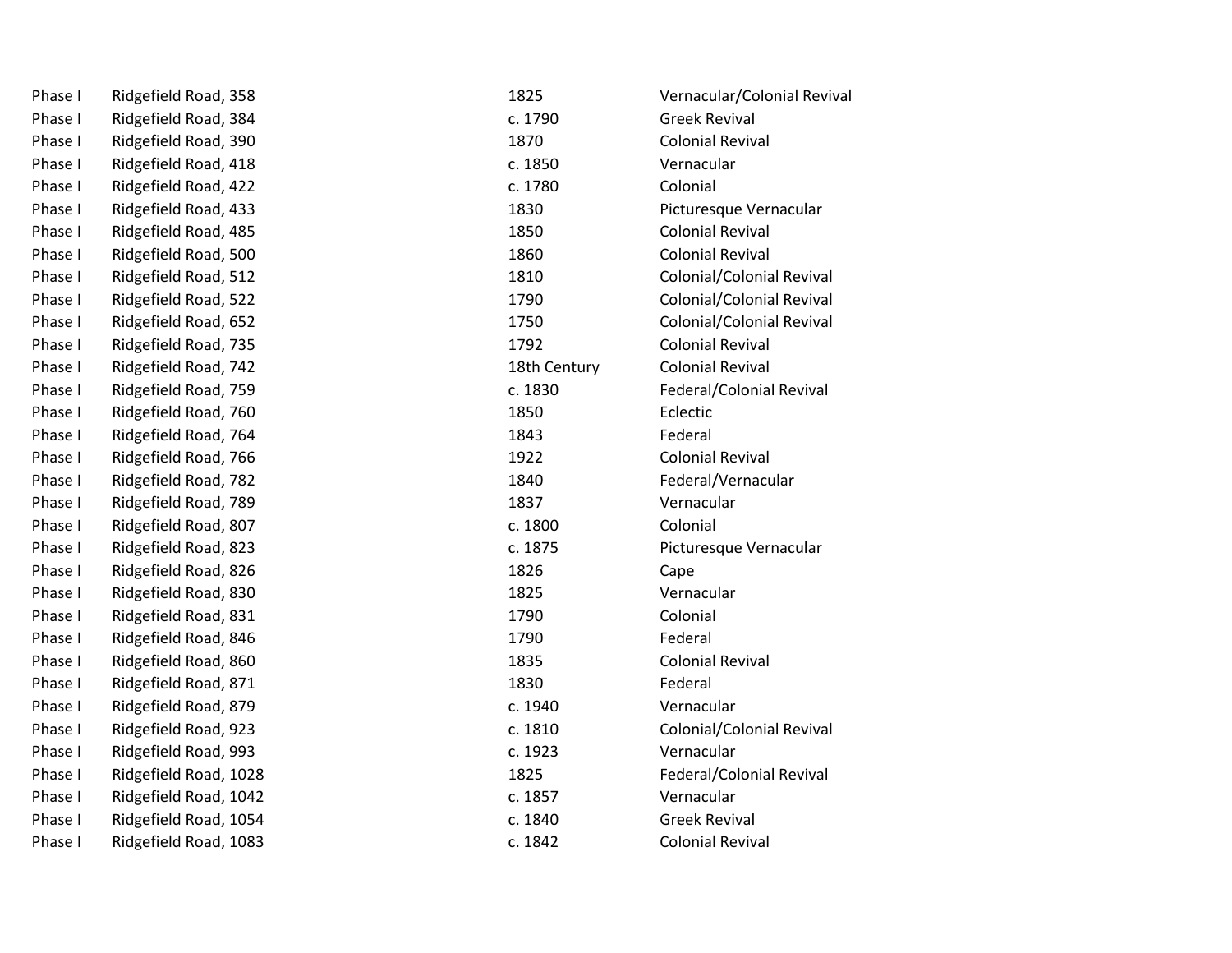| Phase I | Ridgefield Road, 1090   | c. 1795      | <b>Colonial/Colonial Revival</b> |            |
|---------|-------------------------|--------------|----------------------------------|------------|
| Phase I | Route 107, 25           | 1910         | <b>Colonial Revival</b>          |            |
| Phase I | Route 107, 29           | 1910         | <b>Colonial Revival</b>          |            |
| Phase I | Ruscoe Road, 6          | 1826         | Cape                             |            |
| Phase I | Ruscoe Road, 114        | 1772         | <b>Colonial/Colonial Revival</b> |            |
| Phase I | Scribner Hill Road, 125 | 1826         | Cape                             |            |
| Phase I | Seeley Road, 36         | 1825         | Federal                          |            |
| Phase I | Seeley Road, 45         | 1852         | Vernacular/Colonial Revival      |            |
| Phase I | Seeley Road, 67         | 19th Century | <b>Colonial Revival</b>          |            |
| Phase I | Seeley Road, 105        | c. 1760      | <b>Colonial Revival</b>          | Demolished |
| Phase I | Seir Hill Road, 76      | 1875         | <b>Colonial Revival</b>          |            |
| Phase I | Shadow Lane, 30         | 1938         | International Style              |            |
| Phase I | Shadow Lane, 51         | c. 1757      | Colonial                         |            |
| Phase I | Sharp Hill Road, 36     | c. 1800      | Cape                             |            |
| Phase I | Sharp Hill Road, 103    | 1910         | <b>Colonial Revival</b>          |            |
| Phase I | Sharp Hill Road, 190    | c. 1815      | Federal                          |            |
| Phase I | Sharp Hill Road, 203    | c. 1815      | Vernacular                       |            |
| Phase I | Sharp Hill Road, 240    | c. 1800      | Cape/Picturesque Vernacular      |            |
| Phase I | Silver Spring Road, 179 | c. 1860      | Cape                             |            |
| Phase I | Sturges Ridge Road, 88  | c. 1827      | Federal/Colonial Revival         | Demolished |
| Phase I | Sturges Ridge Road, 109 | c. 1832      | Federal                          |            |
| Phase I | Sturges Ridge Road, 137 | c. 1848      | <b>Greek Revival</b>             |            |
| Phase I | Sturges Ridge Road, 214 | 1913         | <b>Colonial Revival</b>          |            |
| Phase I | Vista Road, 60          | c. 1850      | Vernacular                       | Demolished |
| Phase I | West Church Street, 31  | c. 1912      | <b>Colonial Revival</b>          |            |
| Phase I | Westport Road, 128      | c. 1920      | Vernacular                       |            |
| Phase I | Westport Road, 132      | c. 1800      | Colonial                         |            |
| Phase I | Westport Road, 163      | pre 1855     | <b>Colonial Revival</b>          |            |
| Phase I | Westport Road, 180      | after 1867   | Vernacular                       |            |
| Phase I | Westport Road, 183      | 1947         | <b>Colonial Revival</b>          |            |
| Phase I | Westport Road, 190      | 1838         | Vernacular                       |            |
| Phase I | Westport Road, 191      | c. 1880      | Picturesque Vernacular           |            |
| Phase I | Westport Road, 301      | c. 1820      | Cape                             |            |
| Phase I | Westport Road, 306      | c. 1747      | Colonial/Colonial Revival        |            |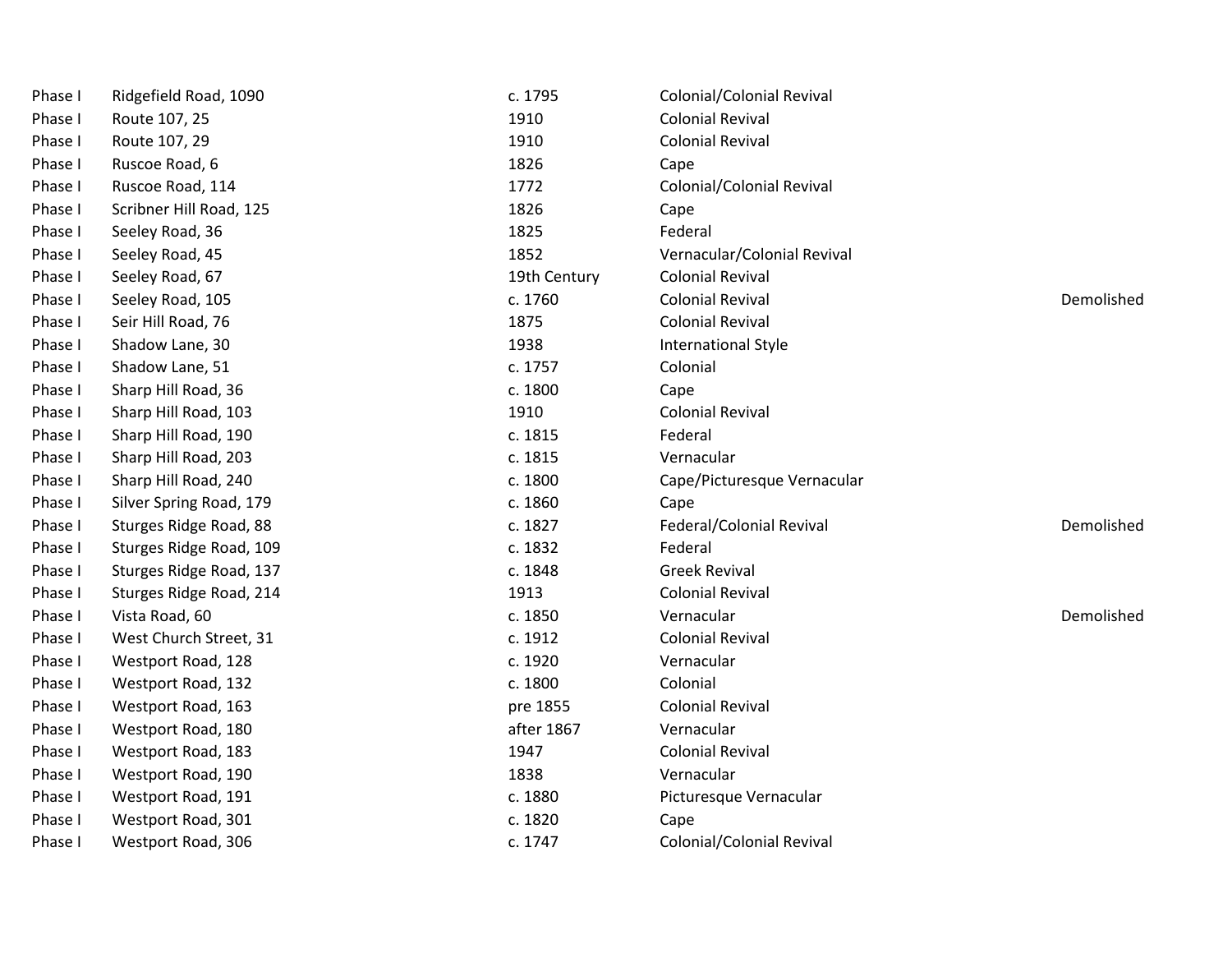| Phase I  | Westport Road, 308                            | 1900      | <b>Colonial Revival</b>                       |
|----------|-----------------------------------------------|-----------|-----------------------------------------------|
| Phase I  | Whipstick Road, 155                           | c. 1870   | Vernacular/Colonial Revival                   |
| Phase I  | Wilton Acres Road, 2                          | pre 1853  | Vernacular                                    |
| Phase I  | Wilton Acres Road, 10                         | c. 1827   | Federal                                       |
| Phase II | Belden Hill Road, 78                          | c. 1924   | Craftsman                                     |
| Phase II | Belden Hill Road, 112                         | c. 1929   | <b>Colonial Revival</b>                       |
| Phase II | Belden Hill Road, 320                         | c. 1940   | <b>Modified Cape</b>                          |
| Phase II | Belden Hill Road, 364                         | c. 1934   | Cape Cod                                      |
| Phase II | Belden Hill Road, 461                         | c. 1927   | <b>Colonial Revival</b>                       |
| Phase II | Belden Hill Road, 560                         | c. 1939   | <b>Colonial Revival</b>                       |
| Phase II | Charter Oak Drive, 87                         | c. 1936   | <b>Colonial Revival</b>                       |
| Phase II | Cheesespring Road, 31                         | c. 1937   | <b>Colonial Revival</b>                       |
| Phase II | Chestnut Hill Road, 92                        | c. 1935   | <b>Dutch Colonial Revival</b>                 |
| Phase II | Chestnut Hill Road, 119                       | c. 1924   | <b>Colonial Revival</b>                       |
| Phase II | Chestnut Hill Road, 132                       | c. 1930   | Colonial Revival/Tudor Revival                |
| Phase II | Chestnut Hill Road, 181                       | c. 1940   | <b>Colonial Revival</b>                       |
| Phase II | Chestnut Hill Road, 182                       | c. 1934   | <b>Colonial Revival</b>                       |
| Phase II | Chestnut Hill Road, 274                       | c. 1940   | <b>Colonial Revival</b>                       |
| Phase II | Chestnut Hill Road, 284                       | c. 1940   | <b>Colonial Revival</b>                       |
| Phase II | Chicken Street, 23                            | 1913      | Group of three Craftsman/Vernacular Buildings |
| Phase II | Connery Street, 9                             | c. 1924   | Craftsman                                     |
| Phase II | Connery Street, 28                            | c. 1935   | Vernacular                                    |
| Phase II | Danbury Road, 224 (Sloan-Raymond-Fitch House) | 1760-1780 | Colonial                                      |
| Phase II | Danbury Road, 238                             | 1930      | <b>Colonial Revival</b>                       |
| Phase II | Danbury Road, 395                             | c. 1760   | Colonial/Georgian                             |
| Phase II | Danbury Road, 687                             | c. 1930   | <b>Craftsman Bungalow</b>                     |
| Phase II | Danbury Road, 699                             | c. 1930   | Craftsman                                     |
| Phase II | Danbury Road, 703                             | c. 1929   | Craftsman                                     |
| Phase II | Danbury Road, 707                             | c. 1928   | Craftsman                                     |
| Phase II | Danbury Road, 711                             | c. 1937   | Craftsman                                     |
| Phase II | Danbury Road, 759                             | c. 1930   | Vernacular                                    |
| Phase II | Danbury Road, 763                             | c. 1925   | <b>Craftsman Bungalow</b>                     |
| Phase II | Deerfield Road, 7                             | c. 1930   | <b>Dutch Colonial Revival</b>                 |
| Phase II | Deerfield Road, 8                             | c. 1923   | <b>Tudor Revival</b>                          |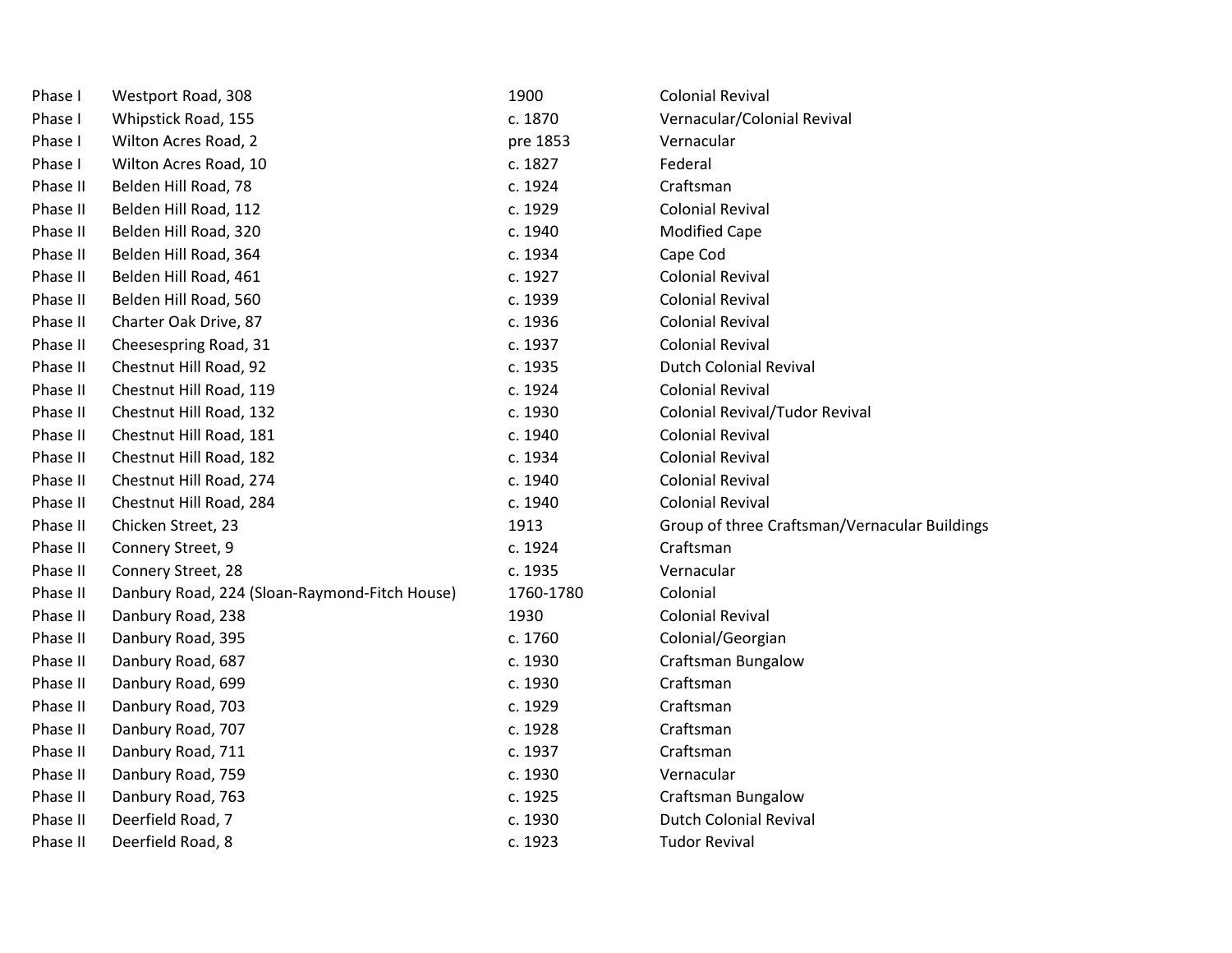| Phase II | Deerfield Road, 9      | c. 1929 | Arts and Crafts                           |
|----------|------------------------|---------|-------------------------------------------|
| Phase II | Deerfield Road, 12     | c. 1937 | Cape Cod Cottage                          |
| Phase II | Deerfield Road, 14     | c. 1940 | Cape Cod Cottage                          |
| Phase II | Deerfield Road, 18     | c. 1940 | Cape Cod Cottage                          |
| Phase II | DeForest Road, 75      | c. 1940 | <b>Colonial Revival</b>                   |
| Phase II | DeForest Road, 105     | c. 1940 | Cape Cod Cottage                          |
| Phase II | Drum Hill Road, 113    | c. 1936 | <b>Colonial Revival Cape</b>              |
| Phase II | Drum Hill Road, 136    | c. 1923 | <b>Colonial Revival and Ranch/Cottage</b> |
| Phase II | Drum Hill Road, 140    | c. 1930 | <b>Colonial Revival</b>                   |
| Phase II | Drum Hill Road, 170    | c. 1940 | Cape Cod                                  |
| Phase II | Drum Hill Road, 186    | c. 1920 | Vernacular Cottage                        |
| Phase II | East Meadow Road, 2    | c. 1930 | <b>Spanish Mission</b>                    |
| Phase II | East Meadow Road, 52   | c. 1930 | <b>Colonial Revival/Tudor Revival</b>     |
| Phase II | East Meadow Road, 66   | c. 1930 | <b>Tudor Revival</b>                      |
| Phase II | East Meadow Road, 79   | c. 1929 | <b>Tudor Revival</b>                      |
| Phase II | East Meadow Road, 85   | c. 1930 | Craftsman                                 |
| Phase II | East Meadow Road, 86   | c. 1938 | <b>Colonial Revival</b>                   |
| Phase II | East Meadow Road, 93   | c. 1930 | Cape Cod Cottage                          |
| Phase II | Evergreen Avenue, 2    | c. 1930 | <b>Craftsman Bungalow</b>                 |
| Phase II | Fairfax Avenue, 14     | c. 1925 | Vernacular                                |
| Phase II | Fairfax Avenue, 2      | c. 1929 | <b>Tudor Revival</b>                      |
| Phase II | Godfrey Place, 6       | c. 1920 | Craftsman                                 |
| Phase II | Graenest Ridge Road, 9 | c. 1924 | Chateauesque                              |
| Phase II | Grumman Hill Road, 39  | c. 1929 | <b>Colonial Revival</b>                   |
| Phase II | Grumman Hill Road, 43  | c. 1928 | <b>Tudor Revival</b>                      |
| Phase II | Grumman Hill Road, 139 | c. 1929 | <b>Tudor Revival</b>                      |
| Phase II | Hanford Lane, 19       | c. 1927 | Vernacular                                |
| Phase II | High Ridge Road, 9     | c. 1930 | Colonial Revival/Tudor Revival            |
| Phase II | Horseshoe Road, 2      | c. 1925 | Vernacular with Greek Revival Influence   |
| Phase II | Horseshoe Road, 14     | c. 1924 | <b>Dutch Colonial Revival</b>             |
| Phase II | Horseshoe Road, 17     | c. 1940 | Cape Cod Cottage                          |
| Phase II | Horseshoe Road, 18     | c. 1930 | Cape Cod Cottage                          |
| Phase II | Horseshoe Road, 32     | c. 1929 | Cape Cod Cottage                          |
| Phase II | Horseshoe Road, 92     | c. 1928 | Cape Cod Cottage                          |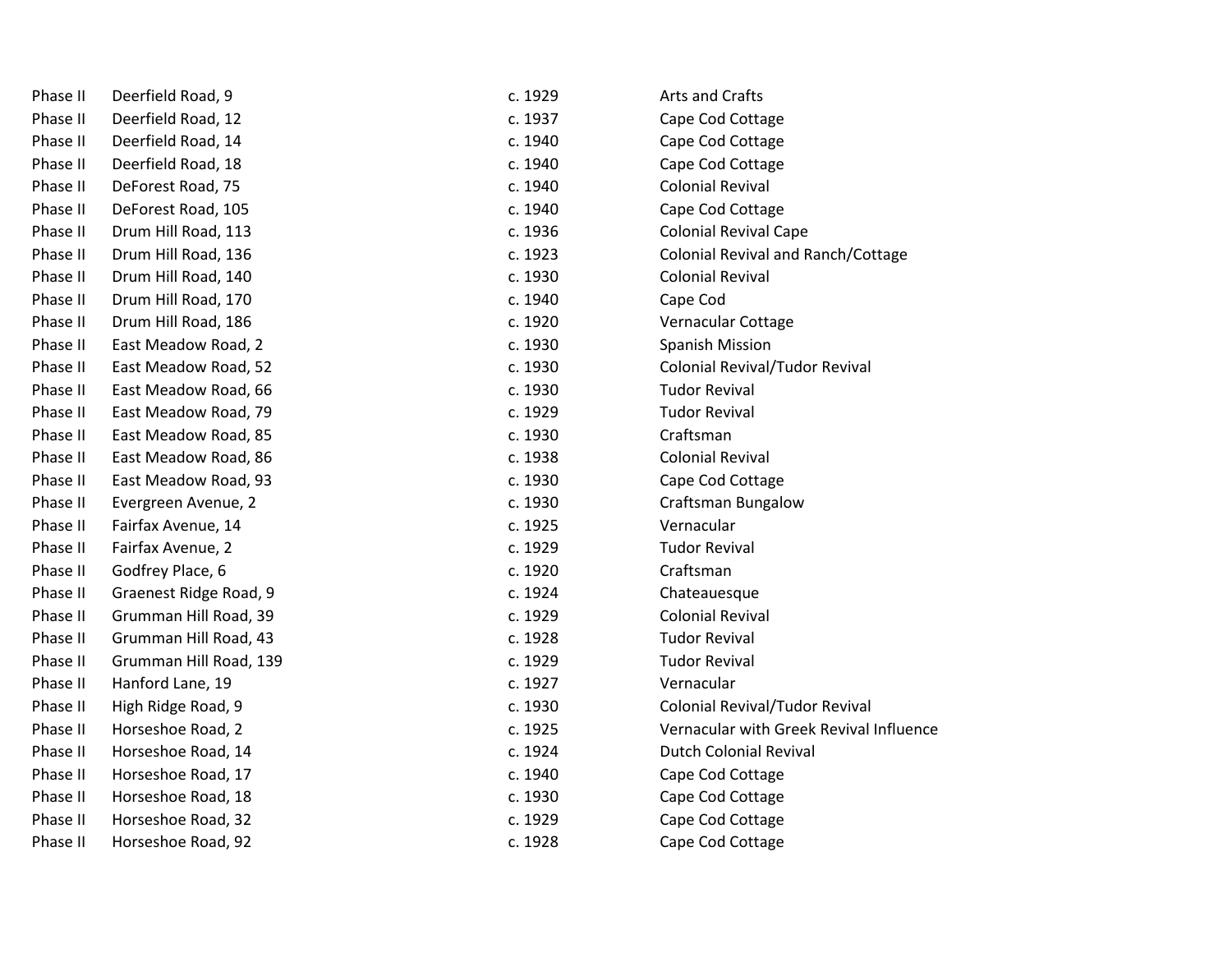| Phase II | Hulda Hill Road, 128     | c. 1938 | International                         |
|----------|--------------------------|---------|---------------------------------------|
| Phase II | Hulda Hill Road, 148     | c. 1933 | <b>Colonial Revival</b>               |
| Phase II | Hurlbutt Street, 118     | c. 1940 | <b>Craftsman Bungalow</b>             |
| Phase II | Hurlbutt Street, 434     | c. 1926 | Vernacular                            |
| Phase II | Hurlbutt Street, 66      | c. 1925 | Vernacular                            |
| Phase II | Hurlbutt Street, 77      | c. 1835 | Vernacular                            |
| Phase II | Hurlbutt Street, 97      | c. 1924 | <b>Colonial Revival</b>               |
| Phase II | Indian Hill Road, 43     | c. 1932 | Vernacular                            |
| Phase II | Liberty Street, 69       | c. 1923 | <b>Dutch Colonial Revival</b>         |
| Phase II | Mather Street, 94        | c. 1927 | Vernacular                            |
| Phase II | Millstone Road, 201      | c. 1850 | <b>Converted Mill</b>                 |
| Phase II | Millstone Road, 239      | c. 1772 | Georgian                              |
| Phase II | Mountain Road, 20        | c. 1914 | Vernacular                            |
| Phase II | Nod Hill Road, 52        | c. 1920 | Modified Cape Cod                     |
| Phase II | Nod Hill Road, 77        | c. 1941 | <b>Colonial Revival</b>               |
| Phase II | Nod Hill Road, 184       | c. 1929 | <b>Colonial Revival</b>               |
| Phase II | Nod Hill Road, 351       | c. 1938 | <b>Colonial Revival</b>               |
| Phase II | Nod Hill Road, 354       | c. 1933 | <b>Colonial Revival/Tudor Revival</b> |
| Phase II | Nod Hill Road, 415       | c. 1924 | <b>Colonial Revival</b>               |
| Phase II | Nod Hill Road, 441       | c. 1930 | <b>Classical Revival</b>              |
| Phase II | Old Highway, 7           | c. 1929 | <b>Craftsman Bungalow</b>             |
| Phase II | Old Highway, 21          | c. 1929 | <b>Colonial Revival</b>               |
| Phase II | Old Highway, 108         | c. 1935 | Vernacular                            |
| Phase II | Old Highway, 157         | c. 1925 | <b>Tudor Revival</b>                  |
| Phase II | Old Kings Highway, 74    | c. 1937 | Cape Cod Cottage                      |
| Phase II | Old Kings Highway, 185   | c. 1930 | Ranch                                 |
| Phase II | Old Kings Highway, 187   | c. 1925 | Craftsman Bungalow                    |
| Phase II | Old Kings Highway, 189   | c. 1910 | Craftsman Bungalow                    |
| Phase II | Old Kings Highway, 193   | c. 1921 | <b>Craftsman Bungalow</b>             |
| Phase II | Old Kings Highway, 195   | c. 1940 | <b>Tudor Revival</b>                  |
| Phase II | Old Ridgefield Road, 101 | c. 1928 | <b>Colonial Revival</b>               |
| Phase II | Olmstead Hill Road, 134  | c. 1929 | Vernacular                            |
| Phase II | Olmstead Hill Road, 323  | c. 1930 | <b>Colonial Revival</b>               |
| Phase II | Own Home Avenue, 23      | c. 1925 | <b>Dutch Colonial Revival</b>         |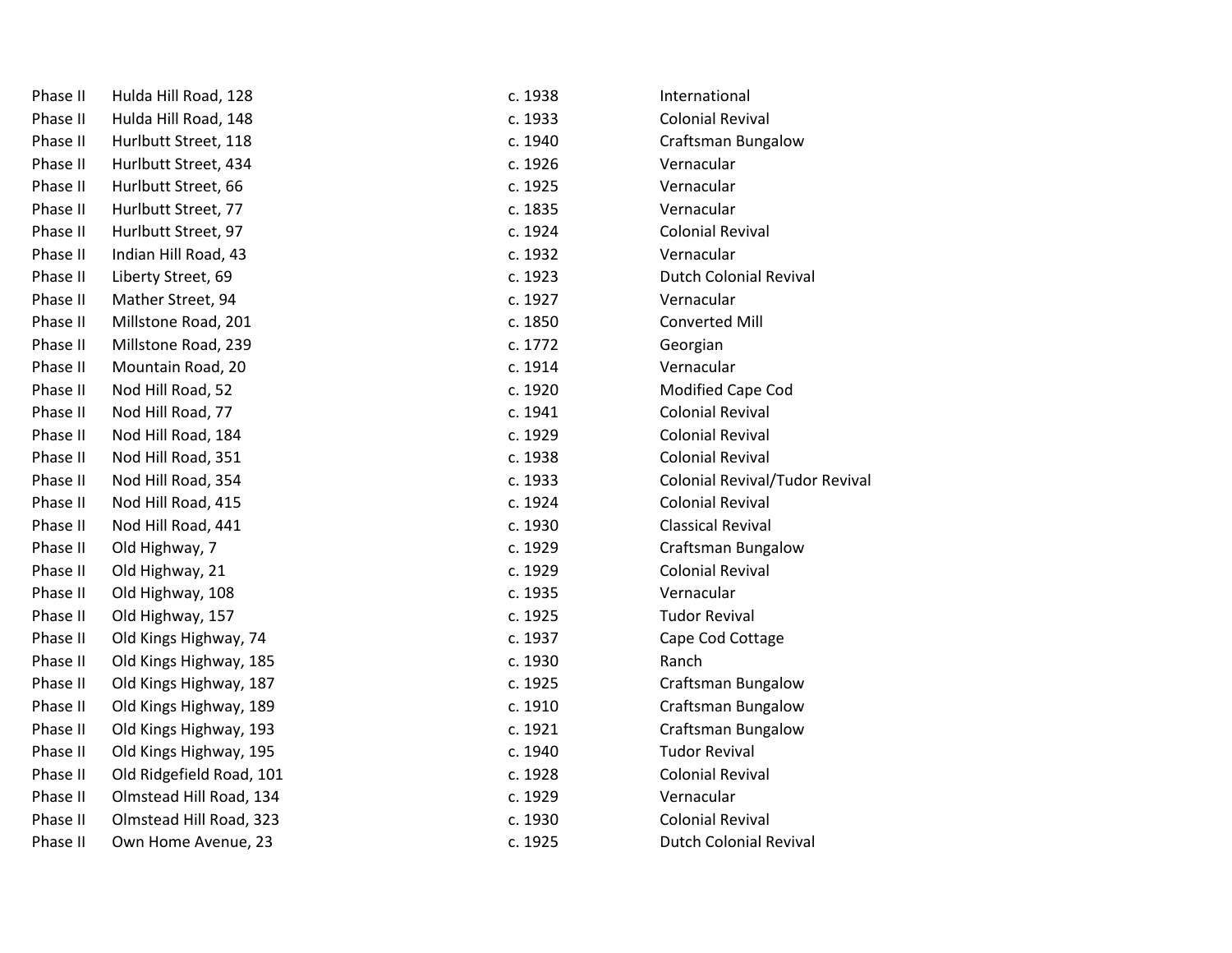| Phase II | Own Home Avenue, 29   | c. 1932 | Craftsman                              |
|----------|-----------------------|---------|----------------------------------------|
| Phase II | Own Home Avenue, 34   | c. 1924 | Craftsman                              |
| Phase II | Own Home Avenue, 40   | c. 1924 | Vernacular                             |
| Phase II | Own Home Avenue, 42   | c. 1915 | Vernacular                             |
| Phase II | Own Home Avenue, 48   | c. 1915 | Spanish Mission                        |
| Phase II | Partrick Lane, 14     | c. 1927 | Vernacular                             |
| Phase II | Pipers Hill Road, 145 | c. 1938 | <b>Colonial Revival</b>                |
| Phase II | Pond Road, 35         | c. 1938 | <b>Colonial Revival</b>                |
| Phase II | Range Road, 151       | c. 1945 | Cape Cod Cottage                       |
| Phase II | Range Road, 163       | c. 1929 | Cape Cod Cottage                       |
| Phase II | Range Road, 221       | c. 1938 | <b>Dutch Colonial Revival</b>          |
| Phase II | Ridgefield Road, 136  | 1955    | Modern (Miesian)                       |
| Phase II | Ridgefield Road, 208  | c. 1920 | <b>Colonial Revival</b>                |
| Phase II | Ridgefield Road, 211  | c. 1830 | Modified Cape Cod                      |
| Phase II | Ridgefield Road, 225  | c. 1930 | Modified Cape Cod                      |
| Phase II | Ridgefield Road, 475  | c. 1940 | <b>Colonial Revival</b>                |
| Phase II | Ridgefield Road, 481  | c. 1927 | <b>Colonial Revival/Converted Barn</b> |
| Phase II | Ridgefield Road, 550  | c. 1742 | <b>Modified Colonial</b>               |
| Phase II | Ridgefield Road, 605  | c. 1755 | Georgian                               |
| Phase II | Ridgefield Road, 691  | c. 1900 | <b>Colonial Revival</b>                |
| Phase II | Ridgefield Road, 765  | c. 1927 | <b>Tudor Revival</b>                   |
| Phase II | Ridgefield Road, 771  | c. 1927 | <b>Colonial Revival</b>                |
| Phase II | Ridgefield Road, 901  | c. 1720 | Vernacular                             |
| Phase II | Ridgefield Road, 911  | c. 1935 | Vernacular                             |
| Phase II | Ridgefield Road, 957  | c. 1928 | Vernacular                             |
| Phase II | Ridgefield Road, 1031 | c. 1932 | Vernacular                             |
| Phase II | Ridgefield Road, 1078 | c. 1930 | Vernacular                             |
| Phase II | Rossimur Court, 26    | c. 1932 | <b>Tudor Revival</b>                   |
| Phase II | Sharp Hill Road, 14   | c. 1920 | Craftsman                              |
| Phase II | Sharp Hill Road, 77   | c. 1921 | <b>Dutch Colonial Revival</b>          |
| Phase II | Sharp Hill Road, 114  | c. 1925 | <b>Colonial Revival</b>                |
| Phase II | Sharp Hill Road, 122  | c. 1928 | <b>Tudor Revival</b>                   |
| Phase II | Sharp Hill Road, 167  | c. 1922 | Foursquare                             |
| Phase II | Skunk Lane, 105       | c. 1935 | <b>Colonial Revival</b>                |